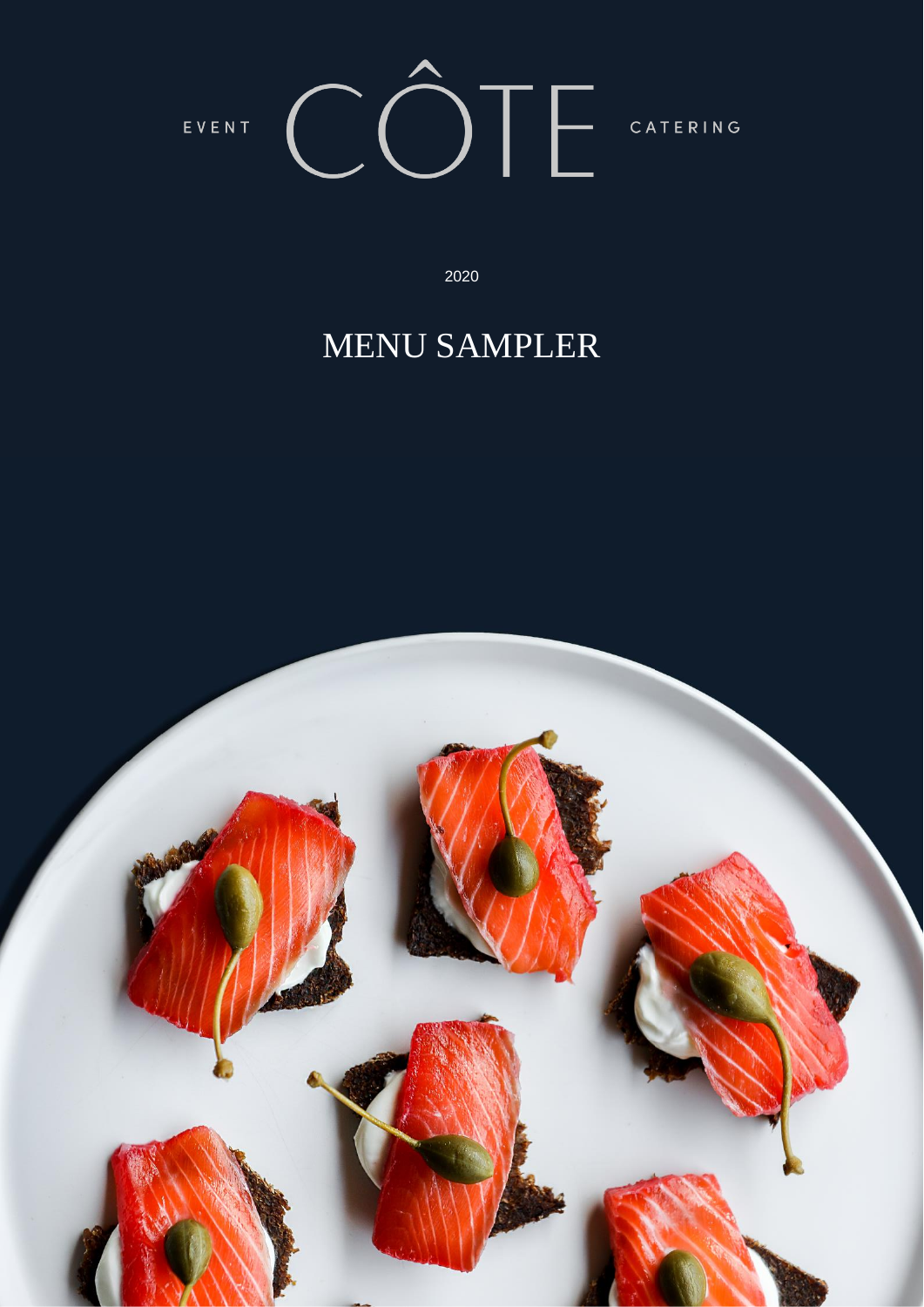

# ON ARRIVAL

Freshly shucked Clevedon oysters, French shallot vinaigrette, lemon wedges \$11 per person

Cremé fraiche and black caviar spoons \$13 per person

# CANAPES

3 per person \$13.50 (2 choices)

4 per person \$15.50 (3 choices)

6 per person \$19.50 (4 choices)

Large event prices on enquiry

Côtes famous manuka smoked king salmon fillet, caper cream, house made cumin & chilli seeded cracker – GF/DF/PES

House made seeded cracker, smoked beetroot, saganaki – GF/V

Crostini, charred beef eye fillet, mustard cream, caramelised onion

Fresh king prawn, cos leaf, cocktail dressing – GF/DF/PES

Rockmelon wedges, burrata, basil, prosciutto ham – GF - Seasonal

Seeded crisp bread, fig jam, charred asparagus – GF/DF/VE - Seasonal

Pecorino arancini, crispy pancetta, honey glaze - GF

Smoked Kahawai cocktail sandwich, pickled cucumber, house chilli mayo – GFO/DFO

Yellow fin tuna tostada, avocado cremé, wasabi mayo, toasted coconut – GFO/DFO/PES

Miso eggplant tostada, garlic custard, black sesame praline – GFO/DF/VE

Ricotta, pine nut Italian meat ball, tomato, garlic, basil sauce

Truffle salt polenta bites, pecorino, garlic cream – GFO/V

Caramelised red onion tart, blue cheese crumble – V

Crostini, feta whip, slow roasted red grape, honey drizzle – V

Cajin shrimp, avocado and cilantro cream, tortilla cup - GF

House made heirloom beetroot chip, torched chevre, candied walnut - GF

Crispy wonton, beef tartare, sesame and jalapeno dressing – GF/DF

Rachel +6421 272 2443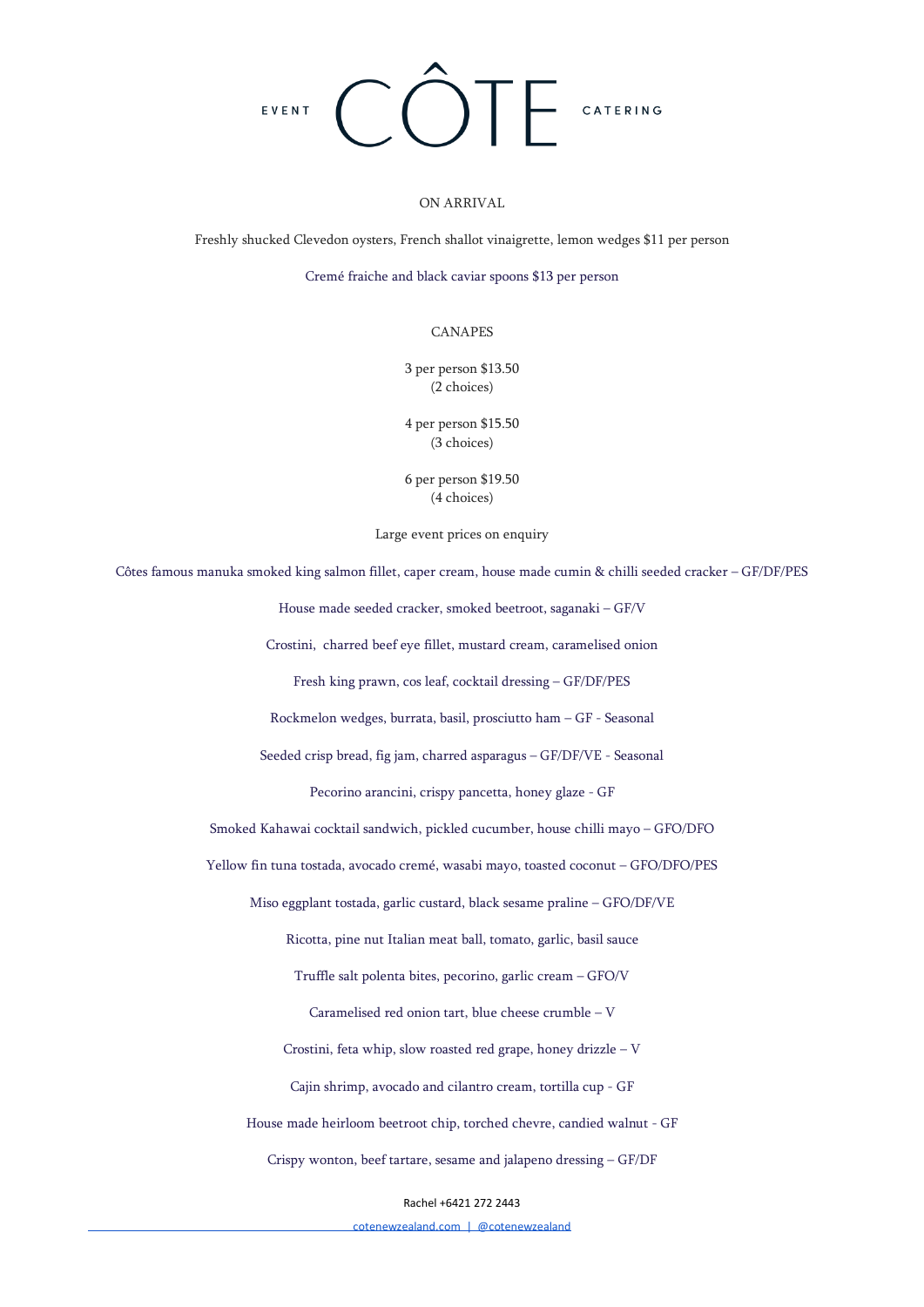

Compressed rye, beetroot cured salmon, whipped feta, caper berry – PES

Bruschetta, tomato, caper, fresh herbs, evoo – DF/VE

Bruschetta, black olive tapenade, garlic cream – DF/VE

Caprese skewers, baby mozzarella, cherry tomato, basil leaf, balsamic glaze – GF/VEG

## MINI BITES

\$4.50 each minimum of 50 Options depend on quantity ordered

Spicy chipotle chicken sliders - pickled cucumber and cabbage - DF

Sticky Mexican jackfruit sliders - carrot and black sesame slaw – DF/VE

Spicy tofu sliders – pickled cucumber and cabbage – DF/VE

Charred beef slider - smoked cheddar, pickle, American mustard

Smoked Kahawai slider, gherkin and caper cream

Waffle fries, kasundi aioli - DF

Polenta sticks, truffle and pecorino shavings – GF

Fuego fries – spicy thick cut fries, chipotle aioli – GF/DF/VE

Hot wings – Buffalo sauce, blue cheese mayo

Mini hotdogs – Caramelised onions, smoked cheddar, wholegrain mustard

#### WALK N FORK BOWLS

1 per person \$8.50 – 3 Options 2 per person \$7.50 – 3 Options

Fresh New Zealand snapper ceviche, taro crisps, coconut crumble – GF/DF/PES

Green matcha noodle salad, chilled prawns, ginger, sesame & tamari dressing – DF/PES

Blistered Spanish chorizo sausage, orzo with black olives, caper berries & feta

Rocket, pear, parmesan salad with toasted walnuts & Italian balsamic vinaigrette – V

Poached chicken & radicchio salad, grilled nectarine & creamy cashew dressing – GF/DF

Freekah, asparagus, mint & zucchini salad with pomegranate, pine nuts and lemon zest dressing – GF/DF/VE

Brown rice and sesame salad, red skin peanuts, soy poached chicken – GF/DF

Burrata, heirloom tomato, crisp ciabatta, basil oil - VEG

Rachel +6421 272 2443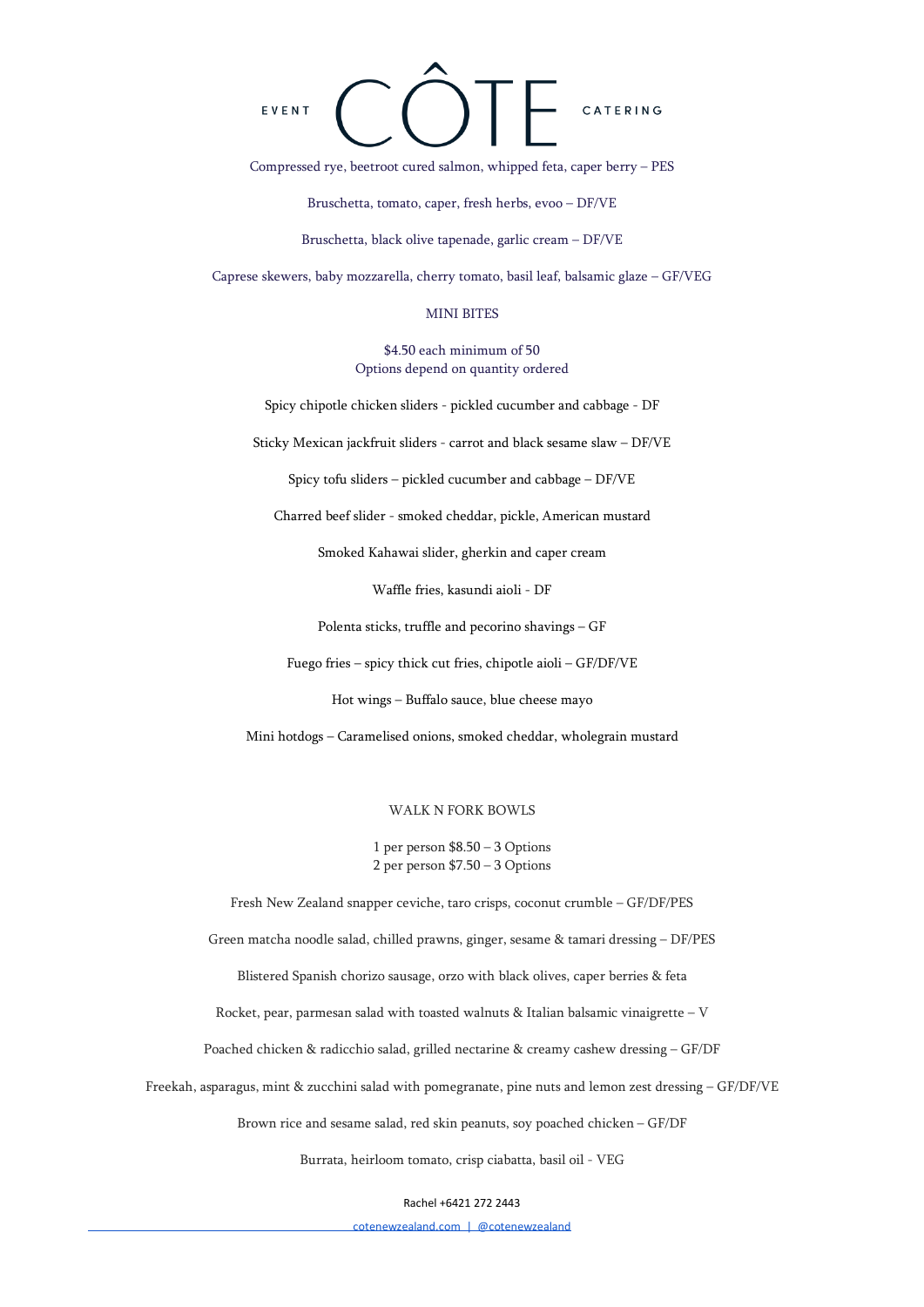# EVENT COTE CATERING

## PLATTERS / GRAZING TABLE SPREADS

Platters start from \$95 Grazing tables from \$17 per head

Classic Italian antipasto; including a fine selection of house made or carefully selected dips, meats and cheeses

French cheese selection; including a hand picked selection of fine French cheeses, nuts, dried fruit, pastes, grapes, breads & dry breads

Superior Italian antipasto; Including dips, meats, cheeses, olives, pâté and fruit pastes

Luxury Italian antipasto; including a fine selection of house made or carefully selected dips, meats, cheeses, olives, pâté, fruit pastes, crudités, nuts and fruit

Smoked Salmon grazing boards; including Côte Manuka smoked New Zealand king salmon, handmade seeded crackers, pickled condiments, dips and accompaniments

**NOTE** 

An arrangement of platters can be customized for larger groups. including Côte Manuka smoked New Zealand king salmon, handmade seeded crackers, pickled condiments, dips and accompaniments. These platters can also come in the option of tasting tables. Quote on request.

#### BUFFET SPREAD / SHARED PLATES / GATHERING TABLE

Prices begin at \$35 per head – Quote on request

# PROTEIN

Côtes famous Manuka hot smoked New Zealand king salmon fillet cured in a brown sugar and chili rub - GF/DF

#### Glazed leg of ham with all the trimmings – GF/DF

Whole New Zealand snapper flame cooked over coal with crispy caper and dill tartare cream - GF

BBQ Chargrilled beef eye fillet with rosemary salt & salsa verde – GF/DF

#### Rachel +6421 272 2443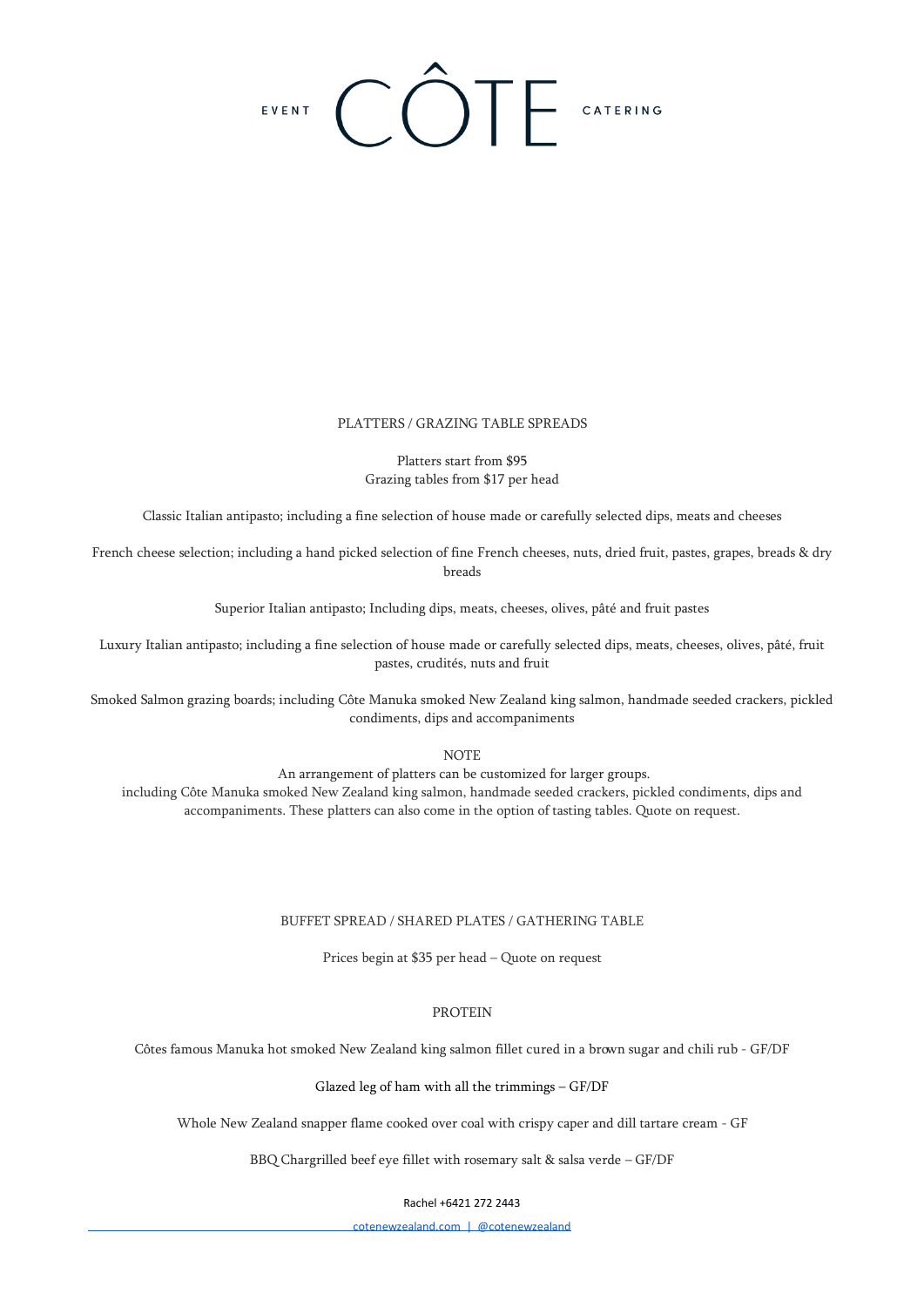# EVENT CATERING

Moroccan spiced lamb shoulder with harissa yoghurt & pomegranate - GF Oven roasted chicken with brown butter, sage and preserved lemon - GF

Chipotle spiced bbq butterflied chicken - GF

Zucchini, asparagus, baby pea & goat curd tart - V

### SIDES

Golden roasted potatoes with fresh green herbed cream – GF/V

Roasted pumpkin and red onion orzo, crispy sage & hazelnut crumb – V/DF

Slow roasted whole cauliflower, spiced tahini, cranberry, toasted flaked almond – GF/DF/VE - Seasonal

Wild mushroom and truffle oil spaghetti or Ozro – DF/VE

Crispy smashed potatoes, roasted garlic, rosemary, olive oil & salt flakes – GF/V

Slow roasted maple carrots with garlic hummus & crispy chickpeas – GF/DF/VE

Purple kumara gratin with butter milk and smoked cheddar – GF/V

#### SALADS

Bulgur wheat minted tabouleh – GF/DF/VE

Freekah, cranberry and pine nut salad with a tahini dressing – GF/DF/VE

Heirloom tomato, buffalo mozzarella and fresh basil with smoked salt and olive oil – GF/V

Slow roasted beetroot, massaged spinach, goats curd and candied pecans - GF/V

Rocket, date, walnut, pear and parmigiano salad with a balsamic mustard dressing – GF/V

Charred asparagus and strawberry salad with a sticky balsamic dressing – GF/DF/VE - Seasonal

Grilled nectarine, fennel and macadamia nut salad – GF/DF/VE - Seasonal

Garden salad with all the trimmings – GF/DF/VE

Brown rice salad, sesame dressing & toasted redskin peanuts – GF/DF/VE

Witlof salad, shaved pink lady apple, candied walnuts, stilton blue with raspberry vinaigrette - GF

ADDITIONAL ADD ONS Artisan breads and dinner rolls with smoked salt butter, Italian olive oil and balsamic

#### TERMS & CONDITIONS

#### Rachel +6421 272 2443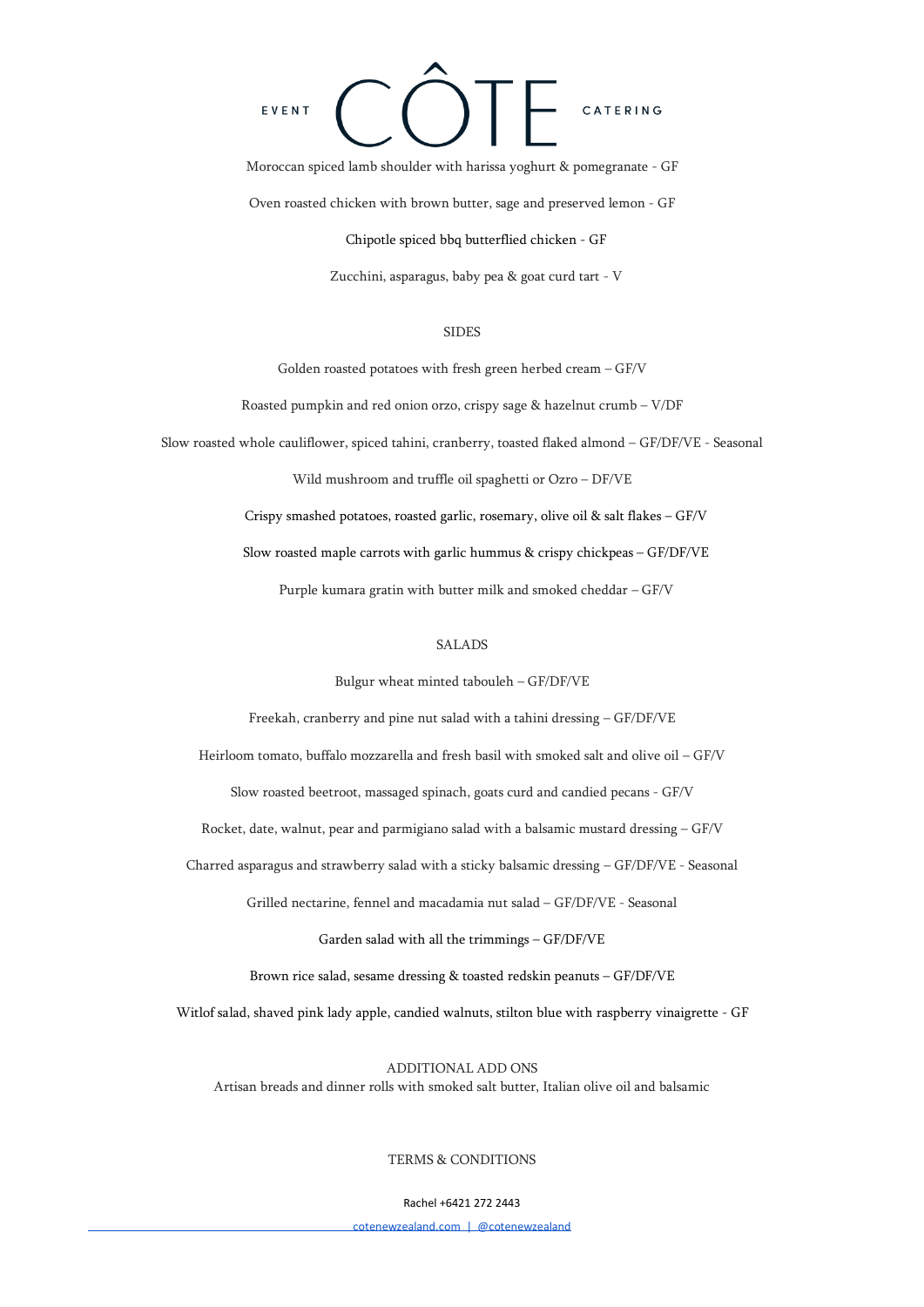

Minimum 20 people. Buffet set up and pack down fee \$300. Staffing charged separately. Prices exclude GST. Alterations or menu requests / themes are happily encouraged / tailored menus on request

#### **SWEET**

Fresh fruit platter with coconut yoghurt

Fresh black summer cherries – season permitting

Not so average pavlova / berry & caramel or chocolate hazelnut

boozy trifle

Sticky date pudding with house made caramel sauce

Lemon citrus slice

Christmas cake, loaf or tarts

Gooey chocolate brownie bites

Raspberry & coconut cheesecake / Vegan option available

Carrot & pineapple cake with cream cheese frosting

Banoffee cake with caramel drizzle

White chocolate and pistachio rocky road, cranberry and dried strawberry

Chocolate & peanut butter tart / vegan option available

NOTE

Enquire for prices on sweet options – dependant on event – dessert tables – bite size sweets – dessert cups – personalised birthday or special occasion cakes by Côte – Wedding cakes on request – Most sweets can be made gluten free on request.

#### GUIDE

GF – gluten free DF – dairy free V – vegetarian VE – vegan PES – pescatarian GFO –gluten free option DFO – dairy free option

# TERMS & CONDITIONS FOR ALL BOOKINGS

Flat service fee of \$300. Staffing charged separately. ALL Prices exclude GST.

#### Rachel +6421 272 2443